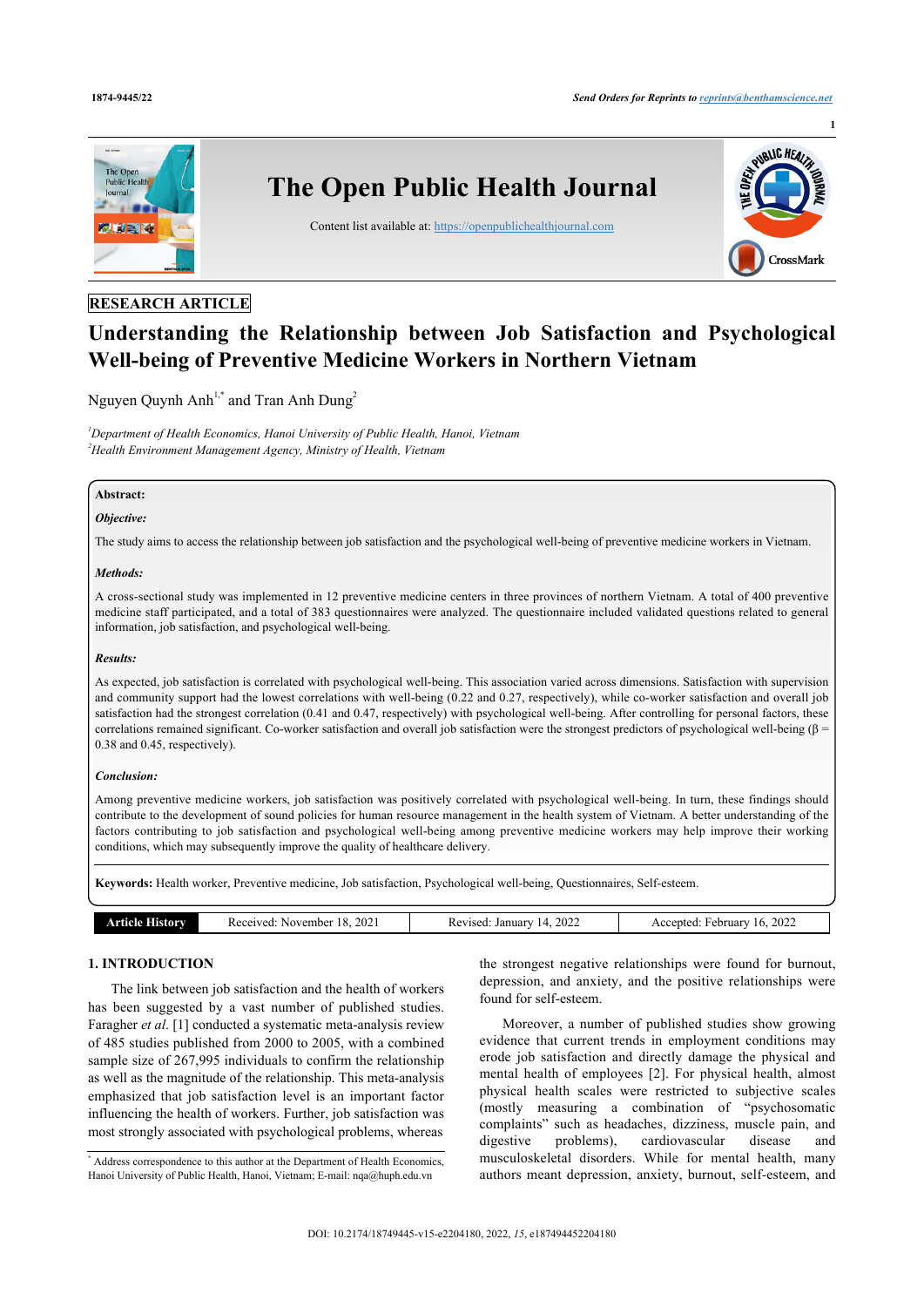general mental health.

Many scientists acknowledged that the knowledge of psychological well-being persistently lags behind the knowledge of psychological dysfunction [[3](#page-8-2)]. As suggested by many researchers, psychological well-being is derived from several aspects, such as self-acceptance, positive relations with others, autonomy, environmental mastery, purpose in life, and personal growth [[4](#page-8-3)]. Results of preview studies have indicated that overall job satisfaction was assumed to have a positive correlation with psychological well-being [\[5\]](#page-8-4).

To date, there have been few studies undertaken regarding the relationship between job satisfaction and psychological well-being among health workers in Vietnam. Moreover, all the studies were conducted in hospital or primary health care settings, and were not specific to preventive medicine workers. Thus, the relationship between job satisfaction and psychological well-being amongst preventive medicine workers in Vietnam was crucially necessary.

## **2. METHODS**

## **2.1. Design and Participants**

This study was conducted using a cross-sectional design through a quantitative data collection method. We included all preventive medicine workers at three provincial, 15 urban districts, and 31 rural district centers in three provinces, including Hanoi, Yen Bai, and Hai Duong.

Staff at the center who were not working as a director, a deputy director, a supervisor, an accountant, a driver, or an administrative staff, were invited to participate in the study. Given that all preventive medicine centers are governmentoperated agencies and operate under the same structure and policies, the selected centers could be seen as representative of all preventive medicine centers in northern Vietnam. The sample size for the survey was set at 400 participants. This sample size was considered big enough for an organizational survey, as suggested by Barlett, Kotrlik [\[6\]](#page-8-5).

## **2.2. Questionnaire**

The questionnaires comprised three main parts:

- [1] Demographic information, including gender, age, education level, professional degree, job tenure, marital status, number of children, having a second job, and distance from home to work,
- [2] Job satisfaction scores, in terms of facet job satisfaction and overall job satisfaction. The instrument used for the survey was a questionnaire that was validated and published previously[[7\]](#page-8-6). The Cronbach's alpha coefficients of individual dimensions and the whole instrument ranged from 0.684 to 0.854. The test-retest reliability coefficients over an interval of five days were 0.732–0.937, showing that the instrument had good test-retest reliability over a short period. The instrument consisted of 34 items and eight facets, including pay and benefits (7 items), reward and recognition (6 items), supervision (4 items), community support (4 items), working conditions (3 items), communication (4 items), co-workers (3 items),

and nature of the job (3 items). The score for each facet was the average score of the facet's items. An overall job satisfaction score was calculated by averaging out the summed scores of all facets and published previously [\[8\]](#page-8-7).

[3] Psychological well-being was measured using the Index of Psychological Well-being developed by Berkman [\[9\]](#page-9-0). This instrument was designed to measure the mental health of the general population. Its reliability and validity were assessed in several studies. Berkman [\[9\]](#page-9-0) reported a correlation of 0.48 between the Index of Psychological Well-being and a 20-item Index of Neurotic Traits, a scale containing five aspects of mental health. Wright and Bonett [\[10\]](#page-9-1) reported the test-retest reliability coefficient of 0.74 for the scale after six months. A Cronbach's alpha coefficient of 0.70 for the scale was reported in a study by Wright and Bonett [[11\]](#page-9-2). The scale includes eight items, five negative items and three positive items. These items ask respondents how often they feel very lonely or remote from other people, pleased about having accomplished something, depressed or very unhappy, bored, so restless you could not sit long in a chair, on top of the world, vaguely uneasy about something without knowing why, and particularly excited or interested in something. Answer options for each item are often, some time, and never. Total scores of the negative items and the positive items are calculated separately. The index of Psychological Well-being were calculated using the matrix of negative scores and positive scores recommended by Berkman [\[9\]](#page-9-0). The index ranges from 1 (most negative feelings) through 4 (as many positive as negative feelings) to 7 (most positive feelings).

## **2.3. Data Analysis**

The data were analyzed using the Statistical Package for Social Science (SPSS) version 20.0. Facet job satisfaction, overall job satisfaction, and index of psychological well-being were measured as continuous variables. They were checked for normality, and the results showed that they were all normally distributed. Personal factors were categorical variables. Bivariate associations between job satisfaction, psychological well-being, and personal factors were analyzed using Pearson's correlation, independent T-test, and one-way ANOVA (or Kruskal-Wallis H test in case of unequal variances). Associations were considered statistically significant at the 0.05 alpha level. Post-Hoc comparison (Turkey HSD) was used when one-way ANOVA was significant.

To investigate the relationships between job satisfaction and psychological well-being (dependent variable), bivariate correlation coefficients were calculated for each facet and overall job satisfaction. Hierarchical multiple regression was then computed to examine the relationships between job satisfaction and the dependent variable when controlling for personal factors. Psychological well-being was the outcome variable. For each model, personal factors with a *p*-value of less than 0.05 were entered into the first block. Categorical variables with more than two categories were recoded into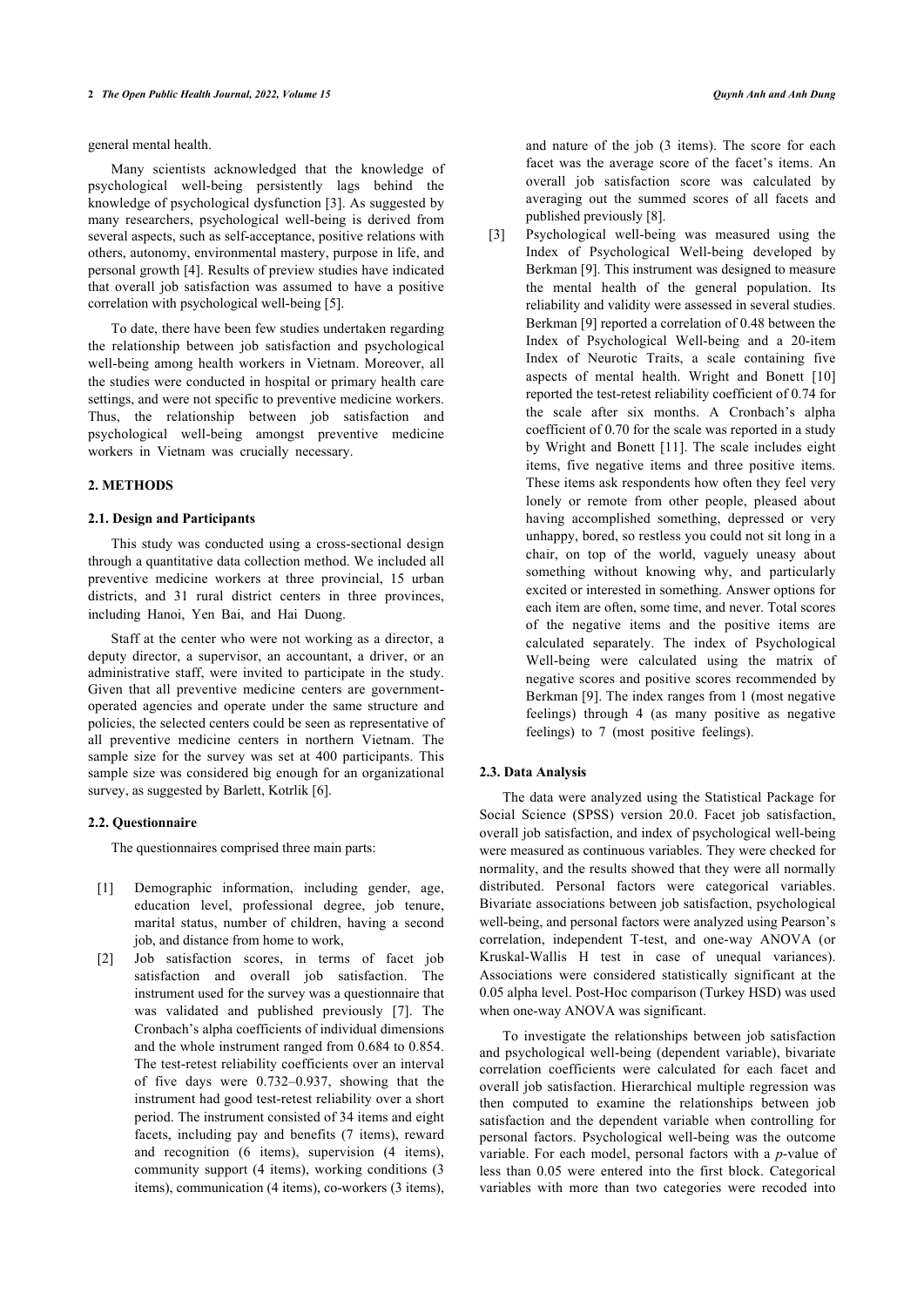dummy variables to be suitable for multiple regression analysis. A facet job satisfaction variable or overall job satisfaction was entered into the second block. The assumptions of linearity, normally distributed errors, and uncorrelated errors were checked and met the assumptions for the models.

## **2.4. Ethics Approval**

The ethical clearance application for the quantitative survey was approved by the Human Research Ethics Committee of Queensland University of Technology (Ethics Variation Approval No. 1200000682) and the Research Ethics Committee of Hanoi University of Public Health (Ethics Approval No. 004/2014/YTCC-HD3). The Helsinki guidelines were followed in this study when applicable.

#### **3. RESULTS**

From the twelve preventive medicine centers in the three

provinces involved in the survey, 400 eligible participants were invited to complete the questionnaire. A total of 389 questionnaires were returned to the research team, of which 6 were judged to be incomplete because they had two or more blank pages. The final number of records for the analysis was 383 (the response rate was 95.7%).

#### **3.1. Personal Characteristics of the Participants**

The demographic characteristics of the respondents are shown in Table **[1](#page-2-0)**. Participants in this study were mostly female (62.9%), age between  $20 - 29$  years (37.3%), and had children  $(76%)$ .

Work-related characteristics are presented in Table **[2](#page-2-1)**. Most participants worked at district preventive medicine centers and did not have a second job. Job tenure of the respondents ranged from 1 to 20 years, although two-thirds had worked for less than 5 years at their current job.

#### <span id="page-2-0"></span>**Table 1. Gender, age, marital status, number of children, and education level of respondents.**

|                                                            | Frequency | Percent |
|------------------------------------------------------------|-----------|---------|
| Gender $(n=383)$                                           |           |         |
| Male                                                       | 142       | 37.1    |
| Female                                                     | 241       | 62.9    |
| Age (n=383), Mean = 35.13, SD = 10.017, min = 21, max = 66 |           |         |
| $20 - 29$ years                                            | 143       | 37.3    |
| 30-39                                                      | 115       | 30.0    |
| 40-49                                                      | 75        | 19.6    |
| $\geq 50$ years                                            | 50        | 13.1    |
| Number of children (n=383)                                 |           |         |
| None                                                       | 92        | 24.0    |
| One                                                        | 142       | 37.1    |
| Two                                                        | 149       | 38.9    |
| Marital status (n=383)                                     |           |         |
| Single                                                     | 68        | 17.8    |
| Married                                                    | 315       | 82.2    |
| Education level (n=379)                                    |           |         |
| Professional training                                      | 241       | 63.6    |
| Bachelor                                                   | 114       | 30.1    |
| Masters                                                    | 24        | 6.3     |
| Professional degree (n=383)                                |           |         |
| Medical doctor                                             | 65        | 17.0    |
| Nurse                                                      | 196       | 51.2    |
| Public health bachelor                                     | 29        | 7.6     |
| Other degree                                               | 93        | 24.2    |

## <span id="page-2-1"></span>**Table 2. Respondent's work characteristics.**

|                           | Frequency | Percent |
|---------------------------|-----------|---------|
| Province $(n=383)$        |           |         |
| Hai Duong                 | 127       | 33.2    |
| Hanoi                     | 127       | 33.2    |
| Yen Bai                   | 129       | 33.6    |
| Level of center $(n=383)$ |           |         |
| Provincial                | 153       | 39.9    |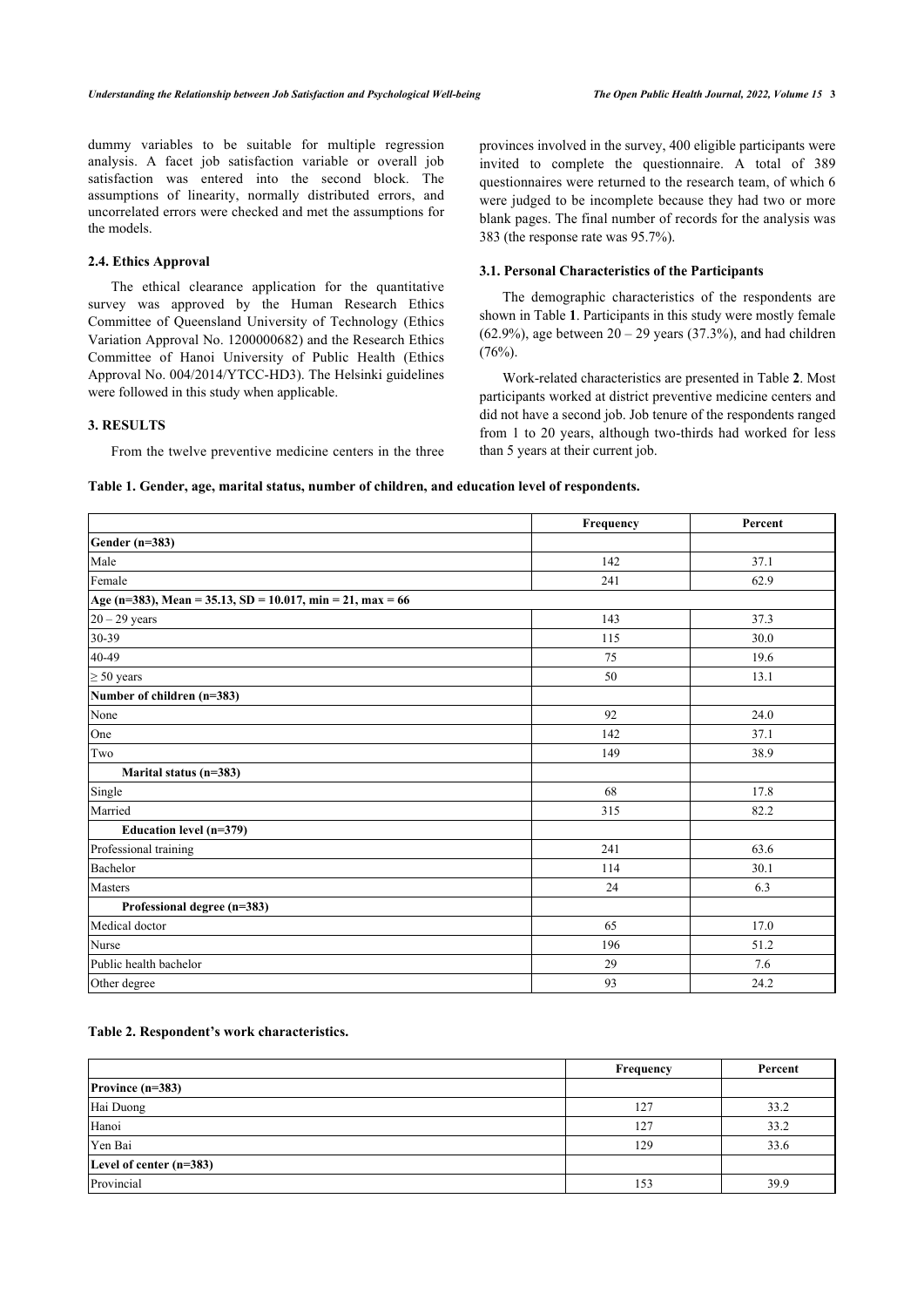*(Table 2) contd.....*

| -----------------<br>District                  | 230 | 60.1 |
|------------------------------------------------|-----|------|
| Having a second job (n=383)                    |     |      |
| Yes                                            | 27  | 7.0  |
| No                                             | 356 | 93.0 |
| Distance from home to work (n=383)             |     |      |
| $<$ 5 km                                       | 197 | 51.4 |
| $5-10$ km                                      | 98  | 25.6 |
| $>10$ km                                       | 88  | 23.0 |
| Tenure at current position (n=383)             |     |      |
| $\leq$ 5 years                                 | 249 | 65.0 |
| 6-10 years                                     | 92  | 24.0 |
| 11-15 years                                    | 23  | 6.0  |
| 16-20 years                                    | 19  | 5.0  |
| Length of employment at current center (n=383) |     |      |
| $\leq$ 5 years                                 | 168 | 43.9 |
| 6-10 years                                     | 95  | 24.8 |
| 11-15 years                                    | 33  | 8.6  |
| $16-20$ years                                  | 26  | 6.8  |
| $\geq$ 21 years                                | 61  | 15.9 |

## **3.2. Psychological Well-being Among Preventive Health Workers**

Table**3** presents the bivariate analysis of associations between psychological well-being and personal factors. The results show that there were no significant differences in psychological well-being by age, gender, marital status, number of children, center level, second job, distance from home to work, education level, and tenure at the current job. Respondents with a Bachelor of Public Health reported more negative feelings than nurses. Length of employment at the current center was significantly associated with psychological well-being when analyzed using one-way ANOVA. The Post-Hoc test showed that employees working at the center for less than 5 years, 6-10 years, and 11-15 years had more negative feelings than those who had worked more than 21 years.

<span id="page-3-0"></span>**Table 3. Bivariate analysis of associations between psychological well-being and personal factors.**

| <b>Characteristics</b>     | $\mathbf n$ | Mean | <b>SD</b> | Sig. |
|----------------------------|-------------|------|-----------|------|
| Age                        |             |      |           |      |
| $20-29$ years              | 143         | 4.48 | 1.48      | .057 |
| 30-39                      | 115         | 4.37 | 1.35      |      |
| 40-49                      | 75          | 4.44 | 1.35      |      |
| $\geq 50$ years            | 50          | 5.00 | 1.29      |      |
| Gender                     |             |      |           |      |
| Male                       | 142         | 4.61 | 1.45      | .255 |
| Female                     | 241         | 4.44 | 1.37      |      |
| <b>Marital status</b>      |             |      |           |      |
| Single                     | 68          | 4.59 | 1.48      | .596 |
| Married                    | 315         | 4.49 | 1.38      |      |
| Number of children         |             |      |           |      |
| None                       | 92          | 4.55 | 1.45      | .151 |
| One                        | 142         | 4.33 | 1.46      |      |
| Two                        | 149         | 4.64 | 1.30      |      |
| Centre level               |             |      |           |      |
| Provincial                 | 153         | 4.54 | 1.37      | .738 |
| District                   | 230         | 4.49 | 1.42      |      |
| Second job                 |             |      |           |      |
| Yes                        | 27          | 4.19 | 1.36      | .216 |
| N <sub>o</sub>             | 356         | 4.53 | 1.40      |      |
| Distance from home to work |             |      |           |      |
| $<$ 5 km                   | 197         | 4.50 | 1.39      | .218 |
| 5-10 km                    | 98          | 4.35 | 1.31      |      |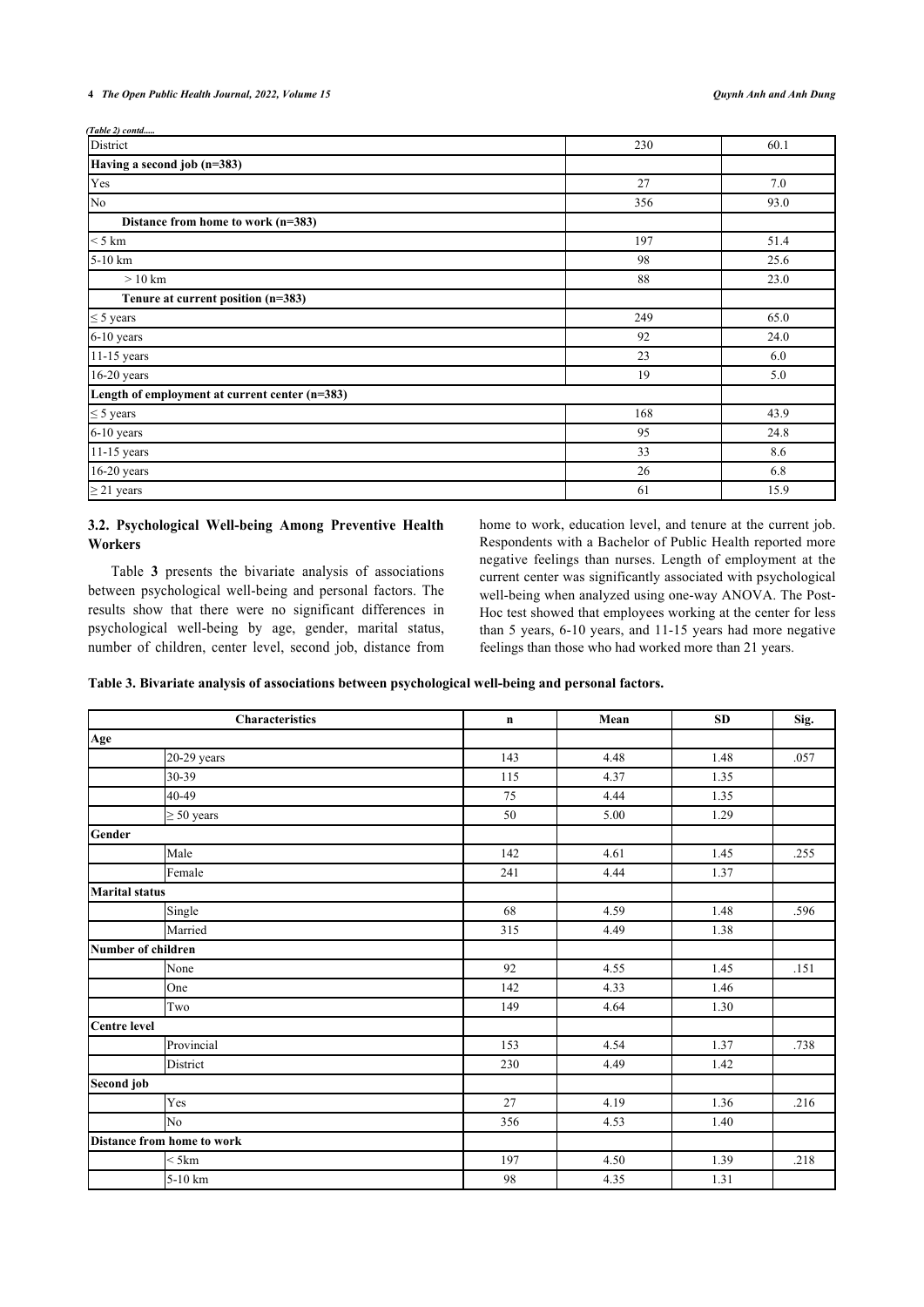*(Table ) contd.....*

|                        | $>10$ km                               | 88              | 4.70 | 1.50 |      |
|------------------------|----------------------------------------|-----------------|------|------|------|
| <b>Education level</b> |                                        |                 |      |      |      |
|                        | Professional training                  | 241             | 4.54 | 1.46 | .685 |
|                        | Bachelor                               | 114             | 4.41 | 1.25 |      |
|                        | Masters                                | 24              | 4.42 | 1.50 |      |
|                        | <b>Professional degree</b>             |                 |      |      |      |
|                        | Medical doctor                         | 65              | 4.57 | 1.33 | .022 |
|                        | Nurse                                  | $196*$          | 4.65 | 1.40 |      |
|                        | Public health bachelor                 | 29 <sup>a</sup> | 3.86 | 1.33 |      |
|                        | Other                                  | 93              | 4.35 | 1.42 |      |
|                        | Tenure at current position             |                 |      |      |      |
|                        | $\leq$ 5 years                         | 249             | 4.55 | 1.45 | .322 |
|                        | $6 - 10$                               | 92              | 4.45 | 1.28 |      |
|                        | $11 - 15$                              | 23              | 4.04 | 1.52 |      |
|                        | $16-20$ years                          | 19              | 4.74 | 1.10 |      |
|                        | Length of employment at current center |                 |      |      |      |
|                        | $\leq$ 5 years                         | $168*$          | 4.48 | 1.48 | .006 |
|                        | $6 - 10$                               | $95*$           | 4.38 | 1.28 |      |
|                        | $11 - 15$                              | $33**$          | 4.09 | 1.38 |      |
|                        | $16-20$ years                          | 26              | 4.35 | 1.29 |      |
|                        | $\geq$ 21 years                        | 61 <sup>a</sup> | 5.08 | 1.27 |      |

a Reference category; \* Post-Hoc test p<0.05; \*\* Post-Hoc test p<0.01.

<span id="page-4-0"></span>**Table 4. Levels of job satisfaction, bivariate analysis of correlations between job satisfaction and psychological well-being (n=383).**

|                             |      | <b>Job satisfaction</b> | Correlation between job satisfaction and psychological well-being |      |
|-----------------------------|------|-------------------------|-------------------------------------------------------------------|------|
|                             |      | Mean Standard deviation | Correlation (r)                                                   | Sig. |
| Pay and benefits            | 3.81 | 0.76                    | .342                                                              | .000 |
| Reward and recognition 4.11 |      | 0.80                    | .354                                                              | .000 |
| Supervision                 | 4.54 | 0.79                    | .221                                                              | .000 |
| Community                   | 4.31 | 0.72                    | .267                                                              | .000 |
| Working conditions          | 4.21 | 0.84                    | .311                                                              | .000 |
| Communication               | 4.39 | 0.67                    | .383                                                              | .000 |
| Co-worker                   | 4.71 | 0.64                    | .411                                                              | .000 |
| Nature of the job           | 4.81 | 0.56                    | .364                                                              | .000 |
| Overall job satisfaction    | 4.36 | 0.50                    | .470                                                              | .000 |

## **3.3. Relationship between Psychological Well-being and Job Satisfaction**

Table **[4](#page-4-0)** shows that all facets of job satisfaction and overall job satisfaction had positive relationships with psychological well-being. The correlations ranged from 0.221 (supervision satisfaction) to 0.470 (overall job satisfaction).

Table **[5](#page-5-0)** presents a summary of the hierarchical multiple regression analysis of satisfaction with pay and benefits and psychological well-being, controlling for professional degree and length of employment at the current center. When the personal factors were entered into the first block, only the length of employment at the current center of over 21 years was the significant predictor ( $R^2 = 0.06$ ,  $p < 0.01$ ). When satisfaction with pay and benefits was added, it significantly improved the prediction ( $R^2$  change = 0.11,  $p \le 0.001$ ). Psychological well-being level increased by 0.33 of a point when satisfaction with pay and benefits increased by one point. Length of employment at the current center of over 21 years was still a significant predictor, and the other variables remained not significant. The group of variables explained 17% of the variance in psychological well-being.

Table**5** shows that when satisfaction with reward and recognition was entered into the second model with related personal factors, it was a significant predictor of psychological well-being ( $\mathbb{R}^2$  change = 0.12,  $p < 0.001$ ). When satisfaction with reward and recognition increased one point, psychological well-being increased by 0.35 of a point. In the final model, the length of employment at the current center of over 21 years remained a significant predictor. This model explained 17% of the variance in psychological well-being.

The correlation between satisfaction with supervision and psychological well-being was analyzed by controlling for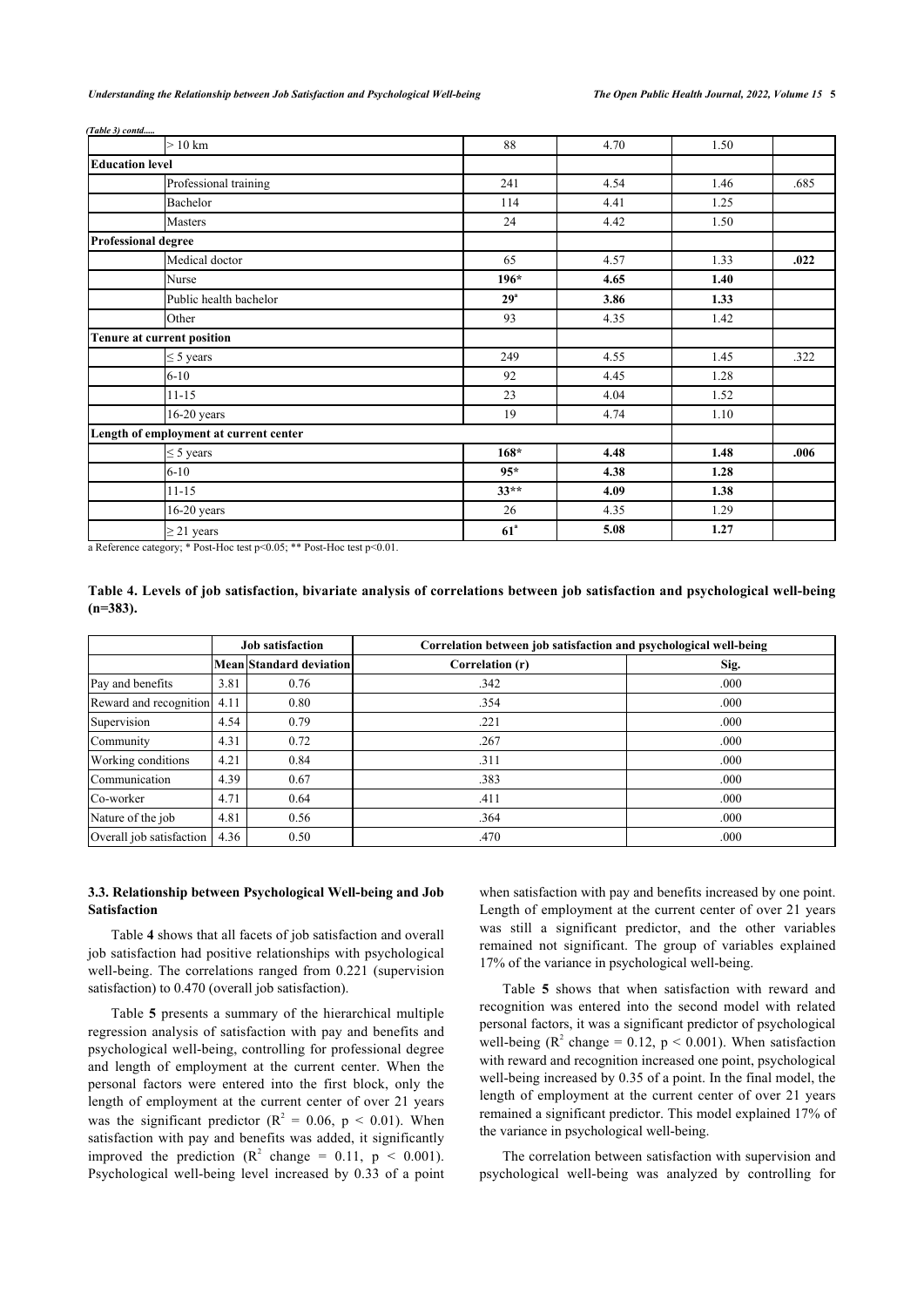personal factors, and the results are presented in Table **[5](#page-5-0)**. In the final model, supervision satisfaction made a significant R square change of 0.05. Psychological well-being increased by 0.23 of a point while supervision satisfaction increased one point. The length of employment at the current center was still significant. This model explained 11% of the variance in psychological well-being.

Table **[6](#page-5-1)** presents a summary of the hierarchical multiple regression analysis of the relationship between community support satisfaction and psychological well-being, after controlling for related personal factors. When community support satisfaction was entered into the second model with related personal factors, it was a significant predictor  $(R^2)$ change =  $0.06$ ,  $p < 0.001$ ), while length of employment at the current center over 21 years remained a significant predictor. Psychological well-being increased by 0.24 of a point when satisfaction with community support increased by one point. This model explained 12% of the variance in psychological well-being.

The outcomes of the hierarchical multiple regression

analysis of working condition satisfaction and psychological well-being, after controlling for related personal factors, are presented in Table **[6](#page-5-1)**. The results show that working condition satisfaction was a significant predictor when entered into the second model ( $\mathbb{R}^2$  change = 0.08, p < 0.001). When this aspect of job satisfaction increased one point, psychological wellbeing increased 0.28 of a point. The length of employment at the current center over 21 years was also a significant predictor. The final model explained 14% of the variance in psychological well-being.

Table **[6](#page-5-1)** shows that in the second model, communication satisfaction was a significant predictor when it made  $R^2$  change of 0.12 compared with the first model containing only related personal factors. Psychological well-being increased by 0.36 of a unit when communication satisfaction increased by one unit. Length of employment at the current center of over 21 years was also a significant predictor in the second model. This final model explained 18% of the variation in psychological wellbeing. Communication satisfaction was a much better predictor  $(\beta = 0.36)$  than the length of employment at the current center  $(\beta = 0.12)$ .

<span id="page-5-0"></span>**Table 5. Hierarchical multiple regression analysis of psychological well-being and satisfaction with pay and benefits, psychological well-being and satisfaction with reward and recognition, psychological well-being and satisfaction with supervision (n = 383).**

| <b>Variables</b>                                                            |                  |            | Psychological well-being and<br>satisfaction with pay and benefits |       |               |         |            | Psychological well-being and<br>satisfaction with reward and<br>recognition |       |               |                  |            | Psychological well-being and<br>satisfaction with supervision |       |               |
|-----------------------------------------------------------------------------|------------------|------------|--------------------------------------------------------------------|-------|---------------|---------|------------|-----------------------------------------------------------------------------|-------|---------------|------------------|------------|---------------------------------------------------------------|-------|---------------|
|                                                                             | $\boldsymbol{B}$ | <b>SEB</b> | $\beta$                                                            | $R^2$ | $\Lambda R^2$ | B       | <b>SEB</b> | β                                                                           | $R^2$ | $\Lambda R^2$ | $\boldsymbol{B}$ | <b>SEB</b> | β                                                             | $R^2$ | $\Lambda R^2$ |
| Step 1                                                                      |                  |            |                                                                    | .06   | $.06**$       |         |            |                                                                             | .06   | $.06**$       |                  |            |                                                               | .06   | $.06**$       |
| Doctor vs. others                                                           | 0.19             | 0.22       | 0.05                                                               |       |               | 0.19    | 0.22       | 0.05                                                                        |       |               | 0.19             | 0.22       | 0.05                                                          |       |               |
| Nurse <i>vs</i> , others                                                    | 0.21             | 0.18       | 0.08                                                               |       |               | 0.21    | 0.18       | 0.08                                                                        |       |               | 0.21             | 0.18       | 0.08                                                          |       |               |
| BPH vs. others                                                              | $-0.52$          | 0.29       | $-0.10$                                                            |       |               | $-0.52$ | 0.29       | $-0.10$                                                                     |       |               | $-0.52$          | 0.29       | $-0.10$                                                       |       |               |
| Years at center 6-10 vs. others                                             | $-0.06$          | 0.18       | $-0.02$                                                            |       |               | $-0.06$ | 0.18       | $-0.02$                                                                     |       |               | $-0.06$          | 0.18       | $-0.02$                                                       |       |               |
| Years at center $11-15$ <i>vs.</i> others                                   | $-0.37$          | 0.26       | $-0.07$                                                            |       |               | $-0.37$ | 0.26       | $-0.07$                                                                     |       |               | $-0.37$          | 0.26       | $-0.07$                                                       |       |               |
| Years at center 16-20 vs. others                                            | $-0.14$          | 0.29       | $-0.02$                                                            |       |               | $-0.14$ | 0.29       | $-0.02$                                                                     |       |               | $-0.14$          | 0.29       | $-0.02$                                                       |       |               |
| Years at center over 21 <i>vs</i> .<br>others                               | 0.57             | 0.21       | $0.15**$                                                           |       |               | 0.57    | 0.21       | $0.15**$                                                                    |       |               | 0.57             | 0.21       | $0.15**$                                                      |       |               |
| (Constant)                                                                  | 4.37             | 0.17       |                                                                    |       |               | 4.37    | 0.17       |                                                                             |       |               | 4.37             | 0.17       |                                                               |       |               |
| Step 2                                                                      |                  |            |                                                                    | .17   | $.11***$      |         |            |                                                                             | .17   | $.12***$      |                  |            |                                                               | .11   | $.05***$      |
| Doctor <i>vs.</i> others                                                    | 0.23             | 0.21       | 0.06                                                               |       |               | 0.07    | 0.21       | 0.02                                                                        |       |               | 0.23             | 0.22       | 0.06                                                          |       |               |
| Nurse <i>vs.</i> others                                                     | 0.20             | 0.17       | 0.07                                                               |       |               | 0.11    | 0.17       | 0.04                                                                        |       |               | 0.19             | 0.17       | 0.07                                                          |       |               |
| BPH vs. others                                                              | $-0.36$          | 0.28       | $-0.07$                                                            |       |               | $-0.42$ | 0.27       | $-0.08$                                                                     |       |               | $-0.36$          | 0.29       | $-0.07$                                                       |       |               |
| Years at center 6-10 vs. others                                             | 0.08             | 0.17       | 0.02                                                               |       |               | 0.05    | 0.17       | 0.01                                                                        |       |               | 0.03             | 0.17       | 0.01                                                          |       |               |
| Years at center $11-15$ <i>vs.</i> others                                   | $-0.13$          | 0.25       | $-0.03$                                                            |       |               | $-0.13$ | 0.25       | $-0.03$                                                                     |       |               | $-0.28$          | 0.26       | $-0.06$                                                       |       |               |
| Years at center $16-20$ <i>vs.</i> others                                   | $-0.10$          | 0.27       | $-0.02$                                                            |       |               | $-0.16$ | 0.27       | $-0.03$                                                                     |       |               | $-0.01$          | 0.28       | $-0.00$                                                       |       |               |
| Years at center over 21 <i>vs</i> .<br>others                               | 0.67             | 0.19       | $0.17**$                                                           |       |               | 0.69    | 0.19       | $0.18***$                                                                   |       |               | 0.73             | 0.20       | $0.19***$                                                     |       |               |
| Satisfaction with Pay and<br>benefits/Reward and<br>recognition/Supervision | 0.62             | 0.09       | $0.33***$                                                          |       |               | 0.61    | 0.08       | $0.35***$                                                                   |       |               | 0.41             | 0.09       | $0.23***$                                                     |       |               |
| (Constant)                                                                  | 1.93             | 0.39       |                                                                    |       |               | 1.86    | 0.38       |                                                                             |       |               | 2.46             | 0.45       |                                                               |       |               |

<span id="page-5-1"></span> $* p < .05; ** p < .01; ** p < .001.$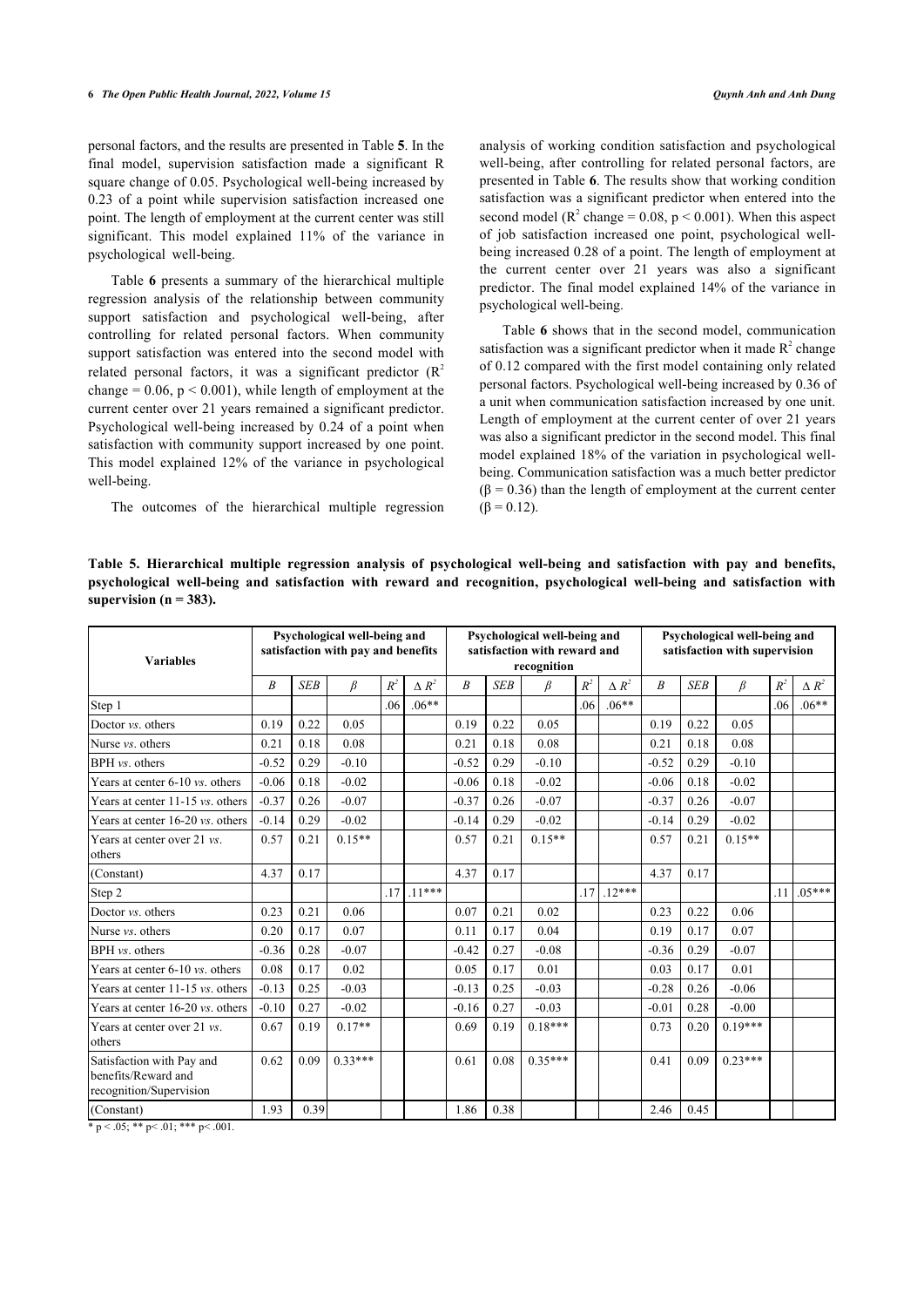|                            |  |  |  | Table 6. Hierarchical multiple regression analysis of psychological well-being and satisfaction with pay and benefits, |  |  |
|----------------------------|--|--|--|------------------------------------------------------------------------------------------------------------------------|--|--|
|                            |  |  |  | psychological well-being and satisfaction with reward and recognition, psychological well-being and satisfaction with  |  |  |
| supervision ( $n = 383$ ). |  |  |  |                                                                                                                        |  |  |

| <b>Variables</b>                                                           |         |            | Psychological well-being and<br>satisfaction with community<br>support |       |              |                  |            | Psychological well-being and<br>satisfaction with working<br>conditions |       |              |         |            | Psychological well-being and<br>satisfaction with communication |       | $\Delta R^2$<br>$.06***$ |  |  |
|----------------------------------------------------------------------------|---------|------------|------------------------------------------------------------------------|-------|--------------|------------------|------------|-------------------------------------------------------------------------|-------|--------------|---------|------------|-----------------------------------------------------------------|-------|--------------------------|--|--|
|                                                                            | B       | <b>SEB</b> | β                                                                      | $R^2$ | $\Delta R^2$ | $\boldsymbol{B}$ | <b>SEB</b> | β                                                                       | $R^2$ | $\Delta R^2$ | B       | <b>SEB</b> | β                                                               | $R^2$ |                          |  |  |
| Step 1                                                                     |         |            |                                                                        | .06   | $.06**$      |                  |            |                                                                         | .06   | $.06**$      |         |            |                                                                 | .06   |                          |  |  |
| Doctor vs. others                                                          | 0.19    | 0.22       | 0.05                                                                   |       |              | 0.19             | 0.22       | 0.05                                                                    |       |              | 0.19    | 0.22       | 0.05                                                            |       |                          |  |  |
| Nurse <i>vs.</i> others                                                    | 0.21    | 0.18       | 0.08                                                                   |       |              | 0.21             | 0.18       | 0.08                                                                    |       |              | 0.21    | 0.18       | 0.08                                                            |       |                          |  |  |
| BPH vs. others                                                             | $-0.52$ | 0.29       | $-0.10$                                                                |       |              | $-0.52$          | 0.29       | $-0.10$                                                                 |       |              | $-0.52$ | 0.29       | $-0.10$                                                         |       |                          |  |  |
| Years at center 6-10 vs. others                                            | $-0.06$ | 0.18       | $-0.02$                                                                |       |              | $-0.06$          | 0.18       | $-0.02$                                                                 |       |              | $-0.06$ | 0.18       | $-0.02$                                                         |       |                          |  |  |
| Years at center $11-15$ vs. others                                         | $-0.37$ | 0.26       | $-0.07$                                                                |       |              | $-0.37$          | 0.26       | $-0.07$                                                                 |       |              | $-0.37$ | 0.26       | $-0.07$                                                         |       |                          |  |  |
| Years at center 16-20 vs. others                                           | $-0.14$ | 0.29       | $-0.02$                                                                |       |              | $-0.14$          | 0.29       | $-0.02$                                                                 |       |              | $-0.14$ | 0.29       | $-0.02$                                                         |       |                          |  |  |
| Years at center over 21 <i>vs.</i> others                                  | 0.57    | 0.21       | $0.15**$                                                               |       |              | 0.57             | 0.21       | $0.15**$                                                                |       |              | 0.57    | 0.21       | $0.15**$                                                        |       |                          |  |  |
| (Constant)                                                                 | 4.37    | 0.17       |                                                                        |       |              | 4.37             | 0.17       |                                                                         |       |              | 4.37    | 0.17       |                                                                 |       |                          |  |  |
| Step 2                                                                     |         |            |                                                                        | .12   | $06***$      |                  |            |                                                                         | .14   | $.08***$     |         |            |                                                                 | .18   | $.12***$                 |  |  |
| Doctor vs. others                                                          | 0.19    | 0.22       | 0.05                                                                   |       |              | 0.13             | 0.21       | 0.03                                                                    |       |              | 0.10    | 0.21       | 0.03                                                            |       |                          |  |  |
| Nurse <i>vs.</i> others                                                    | 0.21    | 0.17       | 0.07                                                                   |       |              | 0.22             | 0.17       | 0.08                                                                    |       |              | 0.10    | 0.16       | 0.04                                                            |       |                          |  |  |
| BPH vs. others                                                             | $-0.49$ | 0.28       | $-0.09$                                                                |       |              | $-0.35$          | 0.28       | $-0.07$                                                                 |       |              | $-0.33$ | 0.27       | $-0.06$                                                         |       |                          |  |  |
| Years at center 6-10 vs. others                                            | $-0.04$ | 0.17       | $-0.01$                                                                |       |              | 0.01             | 0.17       | 0.00                                                                    |       |              | $-0.05$ | 0.17       | $-0.02$                                                         |       |                          |  |  |
| Years at center 11-15 vs. others                                           | $-0.27$ | 0.26       | $-0.05$                                                                |       |              | $-0.21$          | 0.25       | $-0.04$                                                                 |       |              | $-0.32$ | 0.25       | $-0.06$                                                         |       |                          |  |  |
| Years at center 16-20 vs. others                                           | $-0.11$ | 0.28       | $-0.02$                                                                |       |              | $-0.17$          | 0.28       | $-0.03$                                                                 |       |              | $-0.28$ | 0.27       | $-0.05$                                                         |       |                          |  |  |
| Years at center over 21 <i>vs.</i> others                                  | 0.50    | 0.20       | $0.13*$                                                                |       |              | 0.51             | 0.20       | $0.13*$                                                                 |       |              | 0.47    | 0.19       | $0.12*$                                                         |       |                          |  |  |
| Satisfaction with Community<br>support/Working<br>conditions/Communication | 0.47    | 0.10       | $0.24***$                                                              |       |              | 0.47             | 0.08       | $0.28***$                                                               |       |              | 0.75    | 0.10       | $0.36***$                                                       |       |                          |  |  |
| (Constant)                                                                 | 2.33    | 0.44       |                                                                        |       |              | 2.36             | 0.38       |                                                                         |       |              | 1.17    | 0.46       |                                                                 |       |                          |  |  |

 $* p < .05; ** p < .01; ** p < .001.$ 

<span id="page-6-0"></span>**Table 7. Hierarchical multiple regression analysis of psychological well-being and satisfaction with co-workers, psychological** well-being and satisfaction with nature of the job, psychological well-being, and overall job satisfaction (n = 383).

| <b>Variables</b>                               | Psychological well-being and<br>satisfaction with co-workers |            |          |       |              |                  |            | Psychological well-being and<br>satisfaction with nature of the job |       | Psychological well-being and overall<br><b>job</b> satisfaction |                  |            |          |       |              |
|------------------------------------------------|--------------------------------------------------------------|------------|----------|-------|--------------|------------------|------------|---------------------------------------------------------------------|-------|-----------------------------------------------------------------|------------------|------------|----------|-------|--------------|
|                                                | R                                                            | <b>SEB</b> | β        | $R^2$ | $\Delta R^2$ | $\boldsymbol{B}$ | <b>SEB</b> | β                                                                   | $R^2$ | $\Delta R^2$                                                    | $\boldsymbol{B}$ | <b>SEB</b> | β        | $R^2$ | $\Delta R^2$ |
| Step 1                                         |                                                              |            |          | .06   | $.06**$      |                  |            |                                                                     | .06   | $.06**$                                                         |                  |            |          | 06    | $.06**$      |
| Doctor vs. others                              | 0.19                                                         | 0.22       | 0.05     |       |              | 0.19             | 0.22       | 0.05                                                                |       |                                                                 | 0.19             | 0.22       | 0.05     |       |              |
| Nurse <i>vs.</i> others                        | 0.21                                                         | 0.18       | 0.08     |       |              | 0.21             | 0.18       | 0.08                                                                |       |                                                                 | 0.21             | 0.18       | 0.08     |       |              |
| BPH vs. others                                 | $-0.52$                                                      | 0.29       | $-0.10$  |       |              | $-0.52$          | 0.29       | $-0.10$                                                             |       |                                                                 | $-0.52$          | 0.29       | $-0.10$  |       |              |
| Years at center 6-10 vs.<br>lothers            | $-0.06$                                                      | 0.18       | $-0.02$  |       |              | $-0.06$          | 0.18       | $-0.02$                                                             |       |                                                                 | $-0.06$          | 0.18       | $-0.02$  |       |              |
| Years at center $11-15$ vs.<br>lothers         | $-0.37$                                                      | 0.26       | $-0.07$  |       |              | $-0.37$          | 0.26       | $-0.07$                                                             |       |                                                                 | $-0.37$          | 0.26       | $-0.07$  |       |              |
| Years at center $16-20$ vs.<br>lothers         | $-0.14$                                                      | 0.29       | $-0.02$  |       |              | $-0.14$          | 0.29       | $-0.02$                                                             |       |                                                                 | $-0.14$          | 0.29       | $-0.02$  |       |              |
| Years at center over 21 <i>vs</i> .<br>lothers | 0.57                                                         | 0.21       | $0.15**$ |       |              | 0.57             | 0.21       | $0.15**$                                                            |       |                                                                 | 0.57             | 0.21       | $0.15**$ |       |              |
| (Constant)                                     | 4.37                                                         | 0.17       |          |       |              | 4.37             | 0.17       |                                                                     |       |                                                                 | 4.37             | 0.17       |          |       |              |
| Step 2                                         |                                                              |            |          | .20   | $14***$      |                  |            |                                                                     |       | $.17$ .11***                                                    |                  |            |          | .25   | $.19***$     |
| Doctor <i>vs.</i> others                       | 0.12                                                         | 0.21       | 0.03     |       |              | 0.22             | 0.21       | 0.06                                                                |       |                                                                 | 0.14             | 0.20       | 0.04     |       |              |
| Nurse <i>vs.</i> others                        | 0.12                                                         | 0.16       | 0.04     |       |              | 0.15             | 0.17       | 0.06                                                                |       |                                                                 | 0.12             | 0.16       | 0.04     |       |              |
| BPH vs. others                                 | $-0.22$                                                      | 0.27       | $-0.04$  |       |              | $-0.29$          | 0.28       | $-0.06$                                                             |       |                                                                 | $-0.19$          | 0.26       | $-0.04$  |       |              |
| Years at center $6-10$ <i>vs.</i><br>lothers   | $-0.06$                                                      | 0.16       | $-0.02$  |       |              | $-0.09$          | 0.17       | $-0.03$                                                             |       |                                                                 | 0.06             | 0.16       | 0.02     |       |              |
| Years at center 11-15 vs.<br>lothers           | $-0.21$                                                      | 0.24       | $-0.04$  |       |              | $-0.35$          | 0.25       | $-0.07$                                                             |       |                                                                 | $-0.08$          | 0.24       | $-0.02$  |       |              |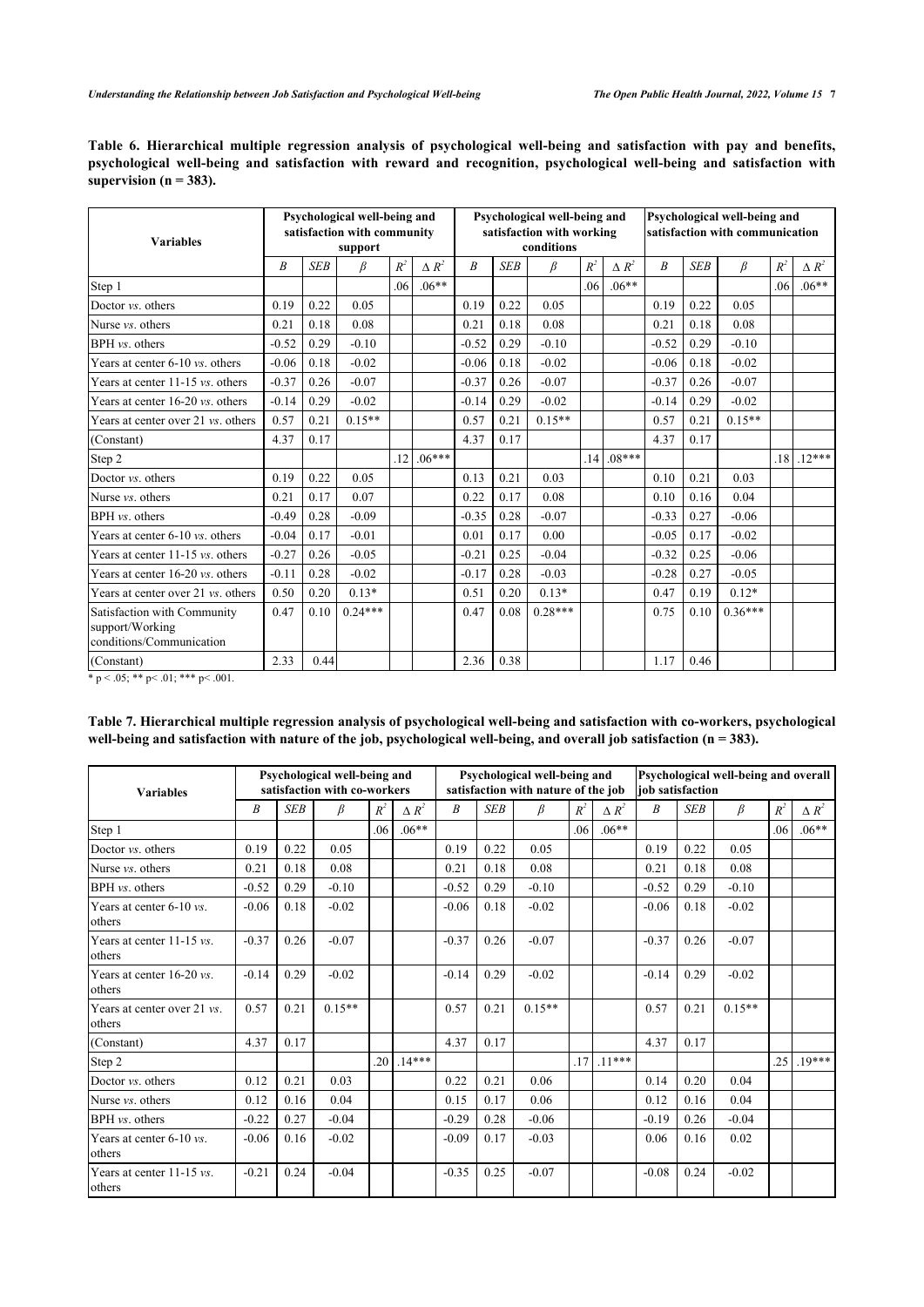| <b>IYears at center 16-20 vs.</b><br>others                                     | $-0.17$ | 0.27 | $-0.03$              |  | $-0.26$ | 0.27 | $-0.05$   |  | $-0.15$ | 0.26 | $-0.03$   |  |
|---------------------------------------------------------------------------------|---------|------|----------------------|--|---------|------|-----------|--|---------|------|-----------|--|
| Years at center over 21 <i>vs</i> .<br><b>l</b> others                          | 0.46    | 0.19 | $0.12*$              |  | 0.42    | 0.19 | $0.11*$   |  | 0.57    | 0.18 | $0.15*$   |  |
| Satisfaction with Co-<br>workers/Nature of the<br>ljob/Overall job satisfaction | 0.83    |      | $0.10 \cdot 0.38***$ |  | 0.84    | 0.12 | $0.34***$ |  | .25     | 0.13 | $0.45***$ |  |
| (Constant)                                                                      | 0.50    | 0.51 |                      |  | 0.39    | 0.59 |           |  |         | 0.58 |           |  |

*(Table 7) contd.....*

 $* p < .05; ** p < .01; ** p < .001.$ 

Table **[7](#page-6-0)** shows that when entered into the second model, co-worker satisfaction significantly improved the prediction of psychological well-being compared with the first model containing only related personal factors ( $\mathbb{R}^2$  change = 0.14, p < 0.001). When this facet of job satisfaction increased by one unit, psychological well-being increased by 0.38 of a unit. The length of employment at the current center of over 21 years was also a significant predictor in the second model. The final model explained 20% of the variance in psychological wellbeing. Co-worker satisfaction was a much better predictor ( $\beta$  = 0.38) than the length of employment at the current center ( $\beta$  = 0.12).

Table**7** also demonstrates that when entered into the second model, satisfaction with the nature of the job made a significant improvement in the prediction of psychological well-being compared with the first model containing only related personal factors ( $R^2$  change = 0.11,  $p < 0.001$ ). Psychological well-being increased by 0.34 of a unit when the job itself satisfaction increased by one unit. Length of employment at the current center of over 21 years was also a significant predictor in the second model. The final model explained 17% of the variation in psychological well-being. Satisfaction with nature of the job was a much better predictor  $(β = 0.34)$  than length of employment at the current center  $(β =$ 0.11).

Table **[7](#page-6-0)** presents a summary of the hierarchical multiple regression analysis of overall job satisfaction and psychological well-being. When professional degree and length of employment at the current center were entered into the first model, only the length of employment at the current center of over 21 years was a significant predictor. When overall job satisfaction was entered into the second model with the related personal factors, it significantly improved the prediction  $(R^2)$ change =  $0.19$ ,  $p \le 0.001$ ). Psychological well-being increased 0.45 of a unit when overall job satisfaction increased one unit. The length of employment at the current center over 21 years remained a significant predictor in the second model, while the others were still not significant. These predictors explained 25% of the variance in psychological well-being. Overall, job satisfaction was a much better predictor ( $\beta$  = 0.45) than length of employment at the current center ( $\beta = 0.15$ ).

## **4. DISCUSSION**

Among preventive medicine workers, job satisfaction was positively correlated with psychological well-being. The associations between satisfaction with supervision and community support were small, while the other correlations were more robust. Overall, job satisfaction was strongly correlated with psychological well-being. Facets and overall job satisfaction remained significant predictors of psychological well-being when controlling for personal factors, with overall job satisfaction-the best predictor out of the satisfaction facets ( $\beta$  = 0.45). Among personal factors, only a professional degree and length of employment at the current center were associated bivariately with psychological wellbeing. However, when examined in multiple hierarchical analyses of job satisfaction, only length of employment at the current center remained a predictor.

The findings of correlations between job satisfaction and psychological well-being are in line with previous studies. For example, Agarwal and Sharma [\[12\]](#page-9-3) conducted a study with the aim of investigating the effects of perception of hospital workplace factors on job satisfaction and psychological wellbeing among 200 health care workers from a medical college (teaching) hospital and public (non-teaching) government-run hospitals in India. The authors used stepwise regression analysis of the data, which revealed that the organization's structure-related factors, co-ordination and work autonomy were significantly predictive of job satisfaction and psychological well-being of health care employees, while the process-related workplace factors, participative decisionmaking and intraprofessional relations, emerged as significant predictors of psychological well-being and job satisfaction in both types of hospitals. The authors also found that the correlation between overall job satisfaction and psychological well-being was 0.58 (for teaching hospital workers) and 0.68 (for non-teaching hospital workers). This finding is similar to our research's results. In another study on 1,025 workers in Fujian Province in the People's Republic of China, Nielsen, Smyth[[13\]](#page-9-0) found that the correlation between overall job satisfaction and psychological well-being was 0.36. This study tested the moderating effect of job complexity and social status, proxied by a unique Chinese cultural variable (hukou status), on the relationship between job satisfaction and subjective well-being in urban China. Results confirmed that hukou status does moderate the job satisfaction–subjective well-being relationship in this sample. In 2013, a study on job satisfaction and psychological well-being among mental health nurses was done in Nigeria [\[14](#page-9-4)]. The authors realized that most studies on job satisfaction among nurses in Nigeria have focused on general nursing specialities, with relatively little attention paid to mental health nursing. This study was done to have a better understanding of the factors contributing to job satisfaction and psychological well-being among mental health nurses. Majority of these nurses reported positive psychological well-being (84.5%), while 15.5% had psychological distress. Job satisfaction had a positive significant relationship with psychological well-being (X2= 15.13,  $p = 0.003$ ). The findings from this study once again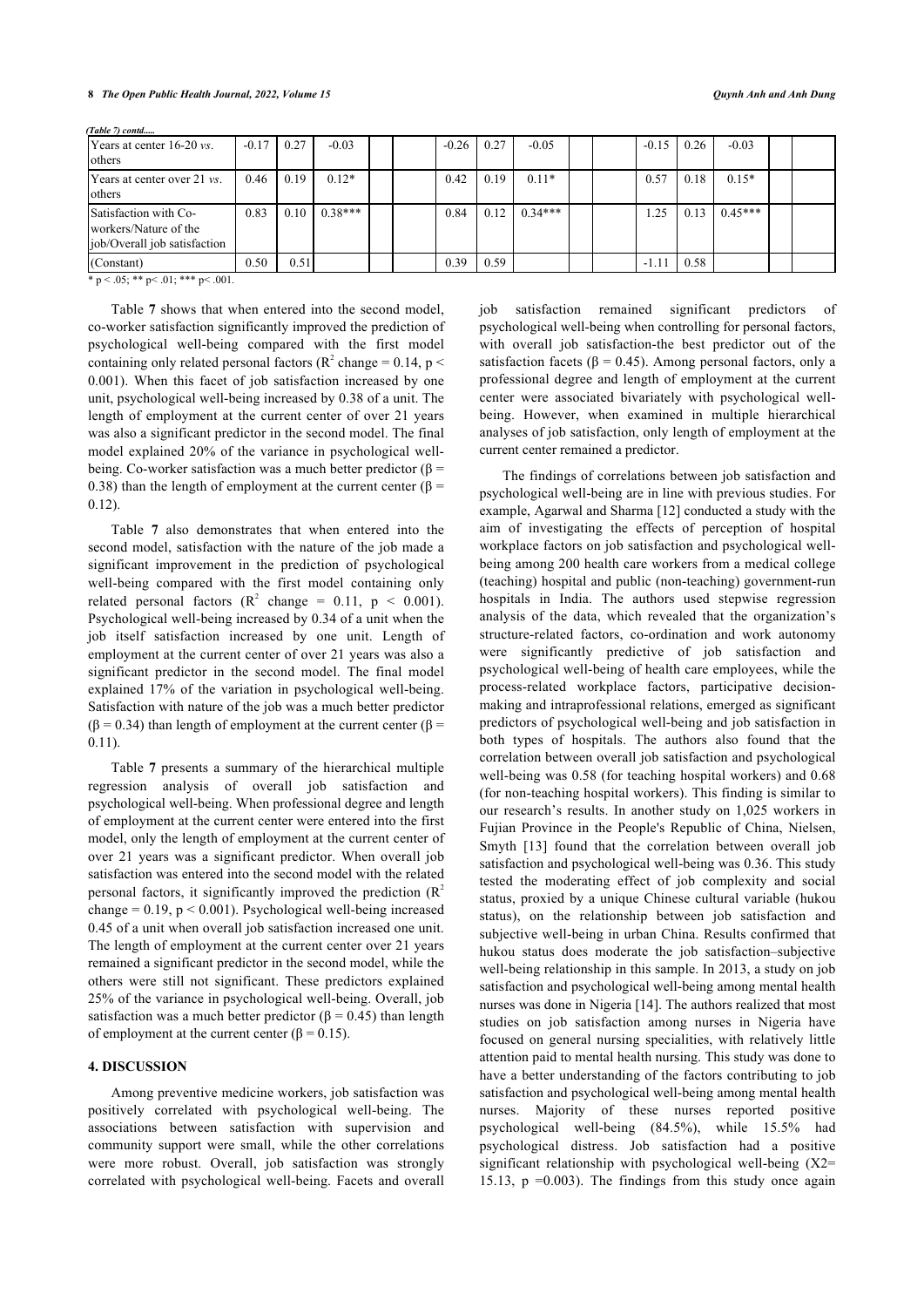confirmed the significantly positive relationship between job satisfaction and psychological well-being. Together with these studies, a systematic review and meta-analysis on the relationship between job satisfaction and health was conducted with 485 studies with a combined sample size of 267 995 individuals[[1\]](#page-8-0). The results emphasized that the overall correlation combined across all health measures was  $r=0.312$ (0.370 after Schmidt-Hunter adjustment). Job satisfaction was most strongly associated with mental/psychological problems; the strongest relationships were found for burnout (corrected  $r=0.478$ ), self-esteem( $r=0.429$ ), depression ( $r=0.428$ ), and anxiety ( $r=0.420$ ). The correlation with subjective physical illness was more modest  $(r=0.287)$  [\[1\]](#page-8-0).

On the other hand, in other studies, the correlations were small. For example, among 237 policewomen in India, Chitra and Karunanidhi [\[15\]](#page-9-5) found that the Pearson correlation between overall job satisfaction and psychological well-being was only 0.14. Gustainiene and Endriulaitiene [[16\]](#page-9-6) conducted a study on 200 sales managers in Lithuania and found the association to be negligible. The differences in the pattern of associations may be due to the use of different measures by different worker groups in the various studies.

The current findings indicate that facets of job satisfaction and overall job satisfaction could be meaningful predictors of the psychological well-being of the workforce, with overall job satisfaction a better predictor than the others.

Although the current study made significant contributions to the literature of the research area, especially in the context of Vietnam, there are several limitations associated with the study. There are some weaknesses in the current study regarding the generalizability of the findings. A convenience sample method was applied, so the findings may not be able to be generalized to other provinces in Vietnam. Further studies using a similar framework to that of the current study should be conducted in other provinces and regions of Vietnam to help to produce comparable results. The findings from such studies could also help provide a comprehensive picture of the job satisfaction of the whole group. A random sampling method is recommended for future studies to increase generalizability. In addition, longitudinal studies should be conducted to examine the causal relationships between job satisfaction and other outcomes such as psychological well-being, turnover intention, and actual turnover.

#### <span id="page-8-2"></span><span id="page-8-1"></span><span id="page-8-0"></span>**CONCLUSION**

<span id="page-8-7"></span><span id="page-8-6"></span><span id="page-8-5"></span><span id="page-8-4"></span><span id="page-8-3"></span>The bivariate analysis showed that psychological wellbeing was significantly associated with only a few personal factors (professional degree and length of employment at the current center). Job satisfaction had positive relationship with psychological well-being. The correlations between facets and overall job satisfaction and psychological well-being ranged from 0.221 (supervision satisfaction) to 0.470 (overall job satisfaction). Further analyses of these correlations when controlling for related personal factors showed that the correlations remained significant. Overall, job satisfaction was the strongest predictor of psychological well-being ( $\beta$  = 0.45, p  $< 0.001$ ).

## **ETHICS APPROVAL AND CONSENT TO PARTICIPATE**

The ethical clearance application for the quantitative survey was approved by the Human Research Ethics Committee of Queensland University of Technology (Ethics Variation Approval No. 1200000682) and the Research Ethics Committee of Hanoi University of Public Health (Ethics Approval No. 004/2014/YTCC-HD3).

## **HUMAN AND ANIMAL RIGHTS**

No animals were used in this research. All procedures performed in studies involving human participants were in accordance with the 1975 Declaration of Helsinki, as revised in 2013.

## **CONSENT FOR PUBLICATION**

Informed consent was obtained from all participants.

#### **STANDARDS OF REPORTING**

STROBE guidelines were followed.

## **AVAILABILITY OF DATA AND MATERIALS**

The datasets used and/or analyzed during the current study are available from the corresponding author [N.Q.A.], on reasonable request.

#### **FUNDING**

None.

## **CONFLICT OF INTEREST**

The authors declare no conflict of interest, financial or otherwise.

## **ACKNOWLEDGEMENTS**

Declared none.

## **REFERENCES**

- [1] Faragher EB, Cass M, Cooper CL. The relationship between job satisfaction and health: A meta-analysis. Occup Environ Med 2005; 62(2): 105-12.
	- [\[http://dx.doi.org/10.1136/oem.2002.006734](http://dx.doi.org/10.1136/oem.2002.006734)] [PMID: [15657192\]](http://www.ncbi.nlm.nih.gov/pubmed/15657192)
- [2] Kenny D, *et al.* Stress and health: Research and clinical applications. 2000.
- [3] Ryff CD. Psychological well-being in adult life. Curr Dir Psychol Sci 1995; 4(4): 99-104.
- [\[http://dx.doi.org/10.1111/1467-8721.ep10772395](http://dx.doi.org/10.1111/1467-8721.ep10772395)]
- [4] Ryff CD. Happiness is everything, or is it? Explorations on the meaning of psychological well-being. J Pers Soc Psychol 1989; 57(6): 1069-81.

[\[http://dx.doi.org/10.1037/0022-3514.57.6.1069\]](http://dx.doi.org/10.1037/0022-3514.57.6.1069)

- [5] Bowling NA, Eschleman KJ, Wang Q. A meta-analytic examination of the relationship between job satisfaction and subjective well-being. J Occup Organ Psychol 2010; 83(4): 915-34. [\[http://dx.doi.org/10.1348/096317909X478557](http://dx.doi.org/10.1348/096317909X478557)]
- [6] Barlett JE, Kotrlik JW, Higgins CC. Organizational research: Determining appropriate sample size in survey research. Inf Technol Learn Perform J 2001; 19(1): 43-50.
- [7] Anh NQ, Dunne MP, Lan PT, Dung TA. Development and validation of a tool to measure job satisfaction among preventive medicine workers in northern Vietnam. Int J Healthc Manag 2020; 14(4): 1357-66.

[\[http://dx.doi.org/10.1080/20479700.2020.1760585](http://dx.doi.org/10.1080/20479700.2020.1760585)]